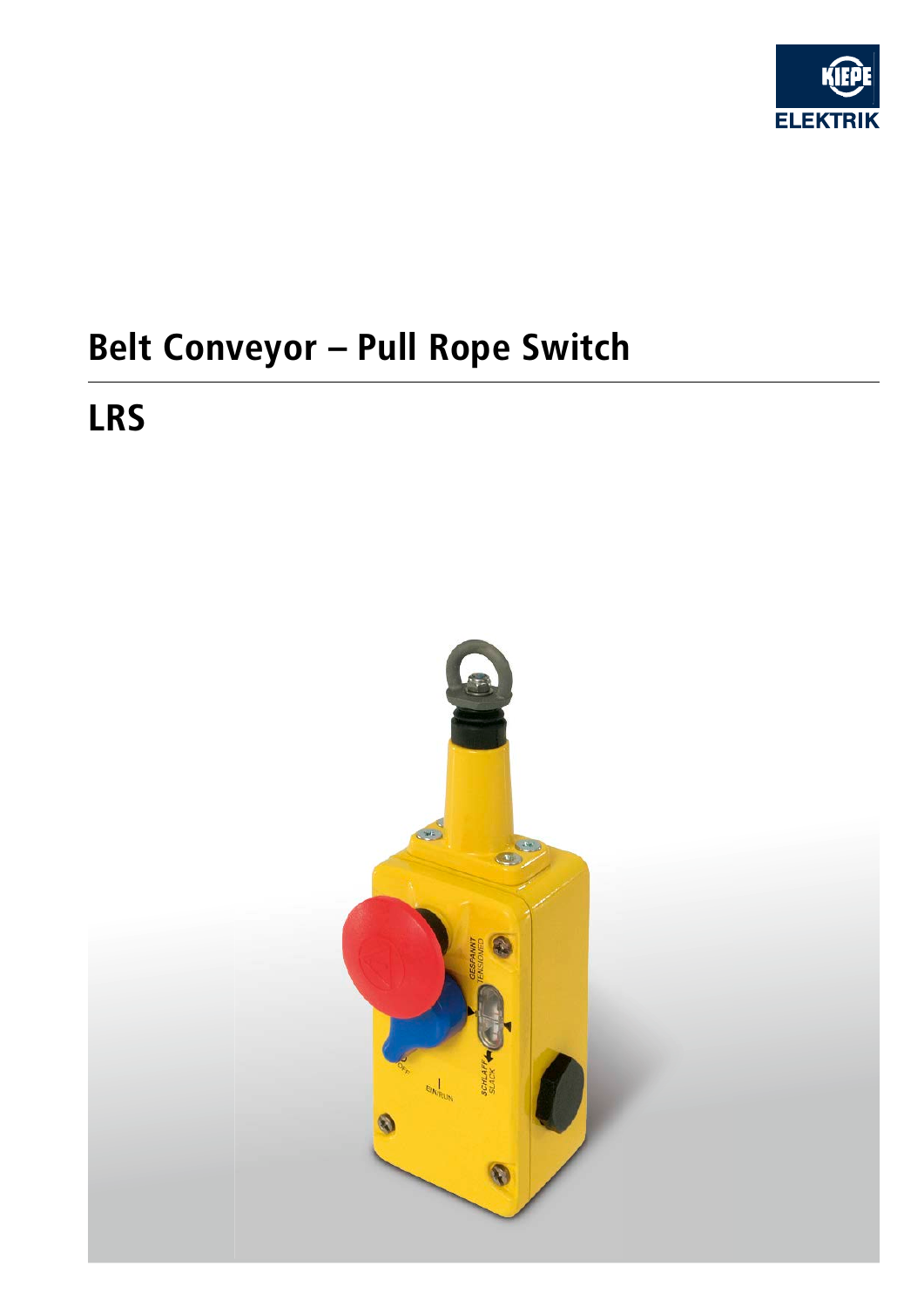#### **APPLICATION**

Kiepe pull-rope emergency stop switches type LRS are used in accordance with the requirements of EN 620 as well as BGI 710 and in conformity with DIN EN ISO 13850 as emergency stop devices as supplementary safety measures on conveyor belt systems. The pull rope is tensioned on one side of the actuating shaft.

The devices are suitable for indoor use and applications where the ambient temperature varies only in small range.

With the pull-rope system functionally aligned, the emergency stop signal can be triggered over a distance of 20 m.

Kiepe pull-rope emergency stop switch types LRS comply with Machinery Directive 2006/42/EC. The device must only be used in electrical control circuits.

The LRS aluminum housing offers space for one (1) switching element with different contact configurations for each variant of LRS. Taking into consideration the safety data and maintenance recommendations, the pull-rope emergency stop switch type LRS can be used in safety circuits in accordance with **DIN EN ISO 13849 up to Performance Level e (PLe)**.

#### **FUNCTION**

The emergency stop signal can be activated by pulling or breaking of the pull wire or by pushing the red emergency stop button when the switch is correctly adjusted. An indicator **E** helps to find the correct operating position **P** for a proper work. The contacts are actuated by a spring supported cam disc (snap action function) at the same time.

The emergency stop signal is performed with positive-making normally closed (NC) contacts in accordance with the closed circuit principle.

After the emergency stop function is triggered, the switching mechanism is locked in the shut-off position "0". The blue reset knob can only be moved to switching position "1", when the actuating shaft is back in operating position.

In position "1", the switching contacts are recativated and the conveyor belt is prepared for start up the belt conveyor.



Note: Resetting the pull-rope emergency stop switch must not cause the conveyor system to start up.

#### **TECHNICAL DATA**

| Designation                                                  | Pull-rope emergency stop switch type LRS - emergency stop device                  |  |  |  |
|--------------------------------------------------------------|-----------------------------------------------------------------------------------|--|--|--|
| Type of actuation                                            | with latching function<br>Bidirectional; spring-loaded ("snap action")            |  |  |  |
|                                                              |                                                                                   |  |  |  |
| Complies with                                                | EN ISO 13850; EN/IEC 60947-5-5;<br>EN/IEC 60947-5-1; UL 508                       |  |  |  |
| Suited for                                                   | Control units and systems in accordance with EN/IEC 60204                         |  |  |  |
| <b>Mechanics</b>                                             |                                                                                   |  |  |  |
| Enclosure                                                    | Aluminum yellow (RAL 1004)                                                        |  |  |  |
| Mounting                                                     | 4 holes for M5 screws                                                             |  |  |  |
| Installation position                                        | any                                                                               |  |  |  |
| Pull-rope length                                             | Up to 20m                                                                         |  |  |  |
| <b>Actuation force</b>                                       | $<$ 125 $N$                                                                       |  |  |  |
| Net weight                                                   | $0.7$ kg                                                                          |  |  |  |
| <b>Electrical system</b>                                     |                                                                                   |  |  |  |
| Switching system                                             | Up to 4 contacts; cam operated positive-opening switches                          |  |  |  |
| Cable entry                                                  | Threaded holes 3x M20 x 1.5 mm with 2x dummy screws, 1x dummy plug                |  |  |  |
| <b>Utilization category</b>                                  | AC-15: AC 240 V / 3 A                                                             |  |  |  |
|                                                              | DC-13: DC 24V / 2A                                                                |  |  |  |
| Connection cross section                                     | $1 \text{ mm}^2$ to 2.5 mm <sup>2</sup>                                           |  |  |  |
| Protective conductor connection                              | In the casing; M4                                                                 |  |  |  |
| Rated insulation voltage $U_i$                               | <b>AC 500 V</b>                                                                   |  |  |  |
| Rated impulse withstand voltage U <sub>imp</sub>             | 2.5 kV, degree of pollution III                                                   |  |  |  |
| Conventional thermal current Ith                             | 10A                                                                               |  |  |  |
| Contact reliability                                          | 1 million switching operations                                                    |  |  |  |
| Ambient conditions in accordance with DIN EN 60947-5-5       |                                                                                   |  |  |  |
| Ambient temperature                                          | -25 °C up to +70 °C                                                               |  |  |  |
| Protection rating                                            | IP 66 in accordance with EN 60529                                                 |  |  |  |
| Safety data in accordance with DIN EN ISO 13849 and EN 61062 |                                                                                   |  |  |  |
| Safety functions                                             | Emergency stop incl. latching<br>Manual reset                                     |  |  |  |
| Usable in risk zone                                          | Up to PLe in accordance with DIN EN ISO 13849 (depending on customer application) |  |  |  |
| B10d value                                                   | 10,000 actuations                                                                 |  |  |  |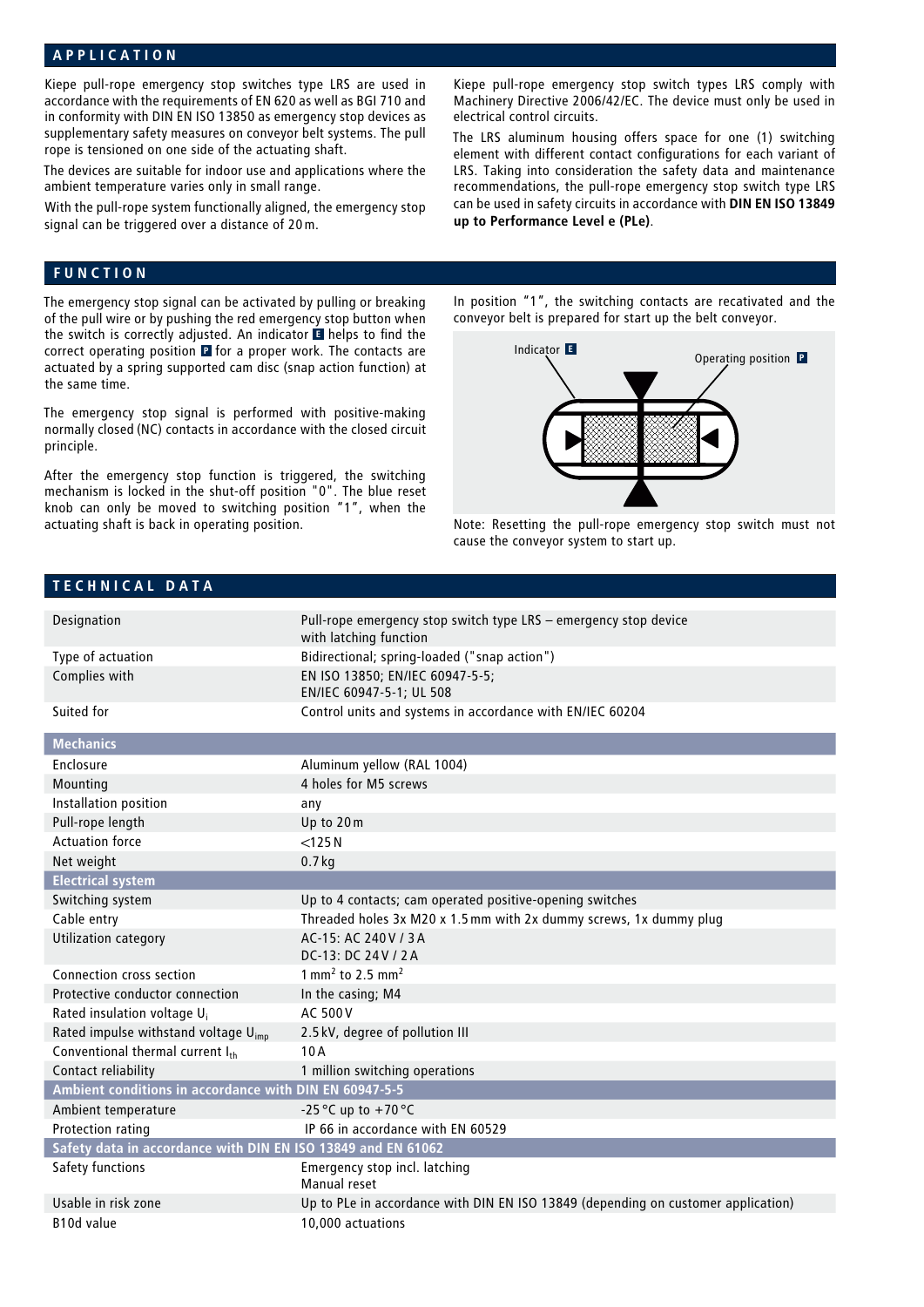| <b>SELECTION TABLE</b> |               |                             |                |  |
|------------------------|---------------|-----------------------------|----------------|--|
| Switch type            | NO.           | Contact configuration<br>NС | Order number   |  |
| <b>LRS 004</b>         | $\mathcal{L}$ |                             | 93.046 690.004 |  |
| <b>LRS 022</b>         |               | 2                           | 93.046 690.022 |  |
| <b>LRS 031</b>         | 3             |                             | 93.046 690.031 |  |
|                        |               |                             |                |  |

| <b>Spare parts and accessories</b>  |                 |
|-------------------------------------|-----------------|
| Cover complete with print "LRS 004" | 215.24.01.01.05 |
| Cover complete with print "LRS 022" | 215.24.01.01.06 |
| Cover complete with print "LRS 031" | 215.24.01.01.07 |
| Microswitch contact block           | on request      |
|                                     |                 |

### **MOUNTING**

Pull-rope emergency stop switches of types LRS are each fastened to the substructure in installation position with 4 M5 screws.

The pull rope is connected to the actuating shaft and the external spring 2 and has to be tensioned with spring 2 and turnbuckle **4** till the operating position is reached.

Electrical connection is performed with the device open directly on the screw joints of the microswitch contact block , using a cable gland M20x1.5 with minimum IP66 protection class, which is not included in the delivery.



### **CONNECTION DRAWING**